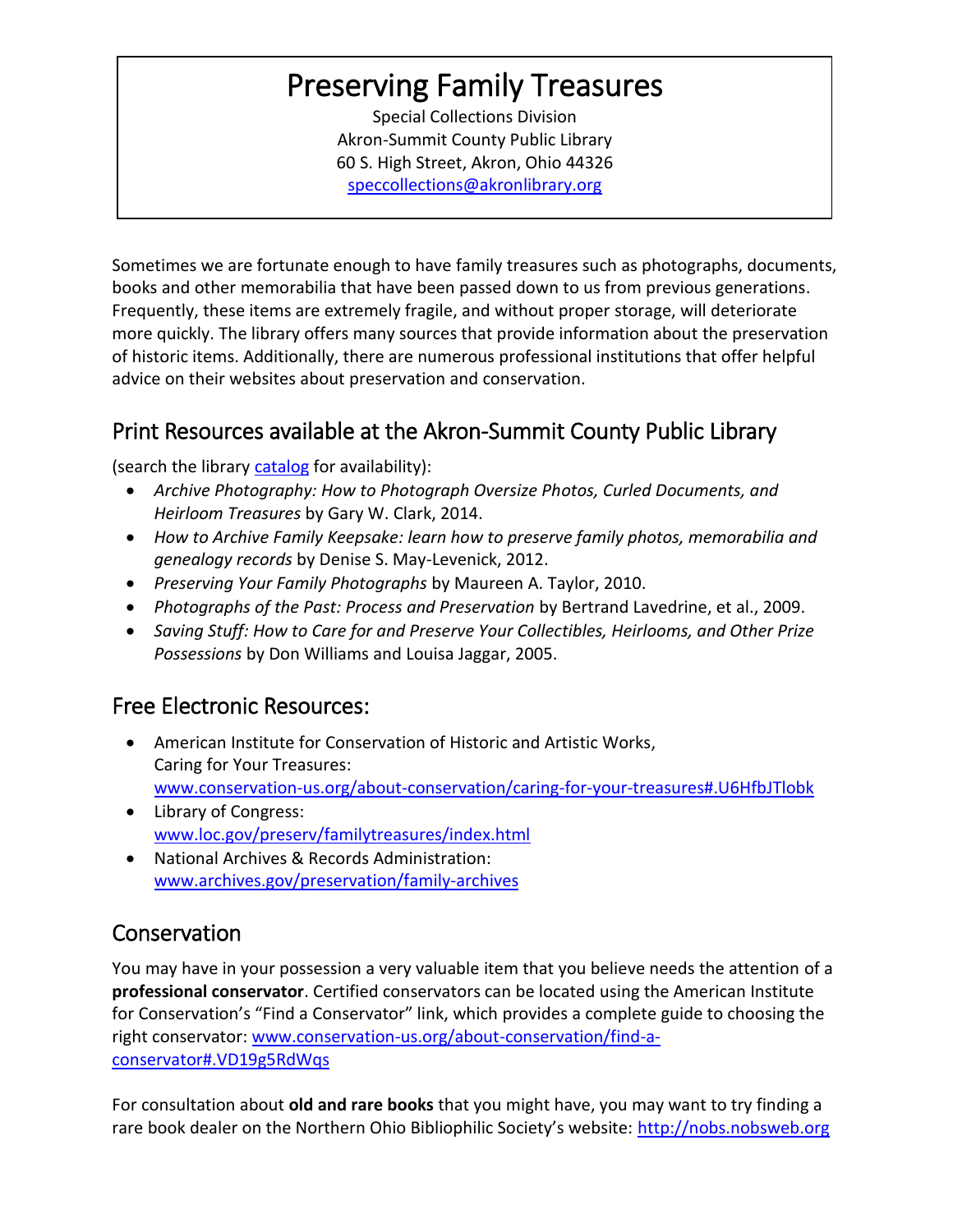If you have historic **photographs** in your collection that are very damaged and in need of reprinting, there are a number of local professional photograph restoration businesses:

- Dodd Camera<https://doddcamera.com/photo-restoration-and-archiving>
- Photo Imaging Lab<http://www.photoimaginglab.com/>
- MAVZPIX Photo Art Studio <http://www.mavzpix.com/>

## Archival Suppliers:

- Archival Methods [www.archivalmethods.com](http://www.archivalmethods.com/)
- Gaylord Brothers [www.gaylord.com/c/Preservation](http://www.gaylord.com/c/Preservation)
- Hollinger Metal Edge Archival Supplies [www.hollingermetaledge.com](http://www.hollingermetaledge.com/)
- Light Impression[s www.lightimpressionsdirect.com](http://www.lightimpressionsdirect.com/)
- University Products [www.universityproducts.com](http://www.universityproducts.com/)

#### Retail Stores:

Not all of the products sold from craft stores will be safe and appropriate. You will have to know what kind of storage you want and read the packaging of each item for terms like: acidfree, lignin-free or archival quality.

- Jo-Ann Fabrics & Crafts
- Michael's
- Hobby Lobby
- Pat Catan's
- Office supply stores